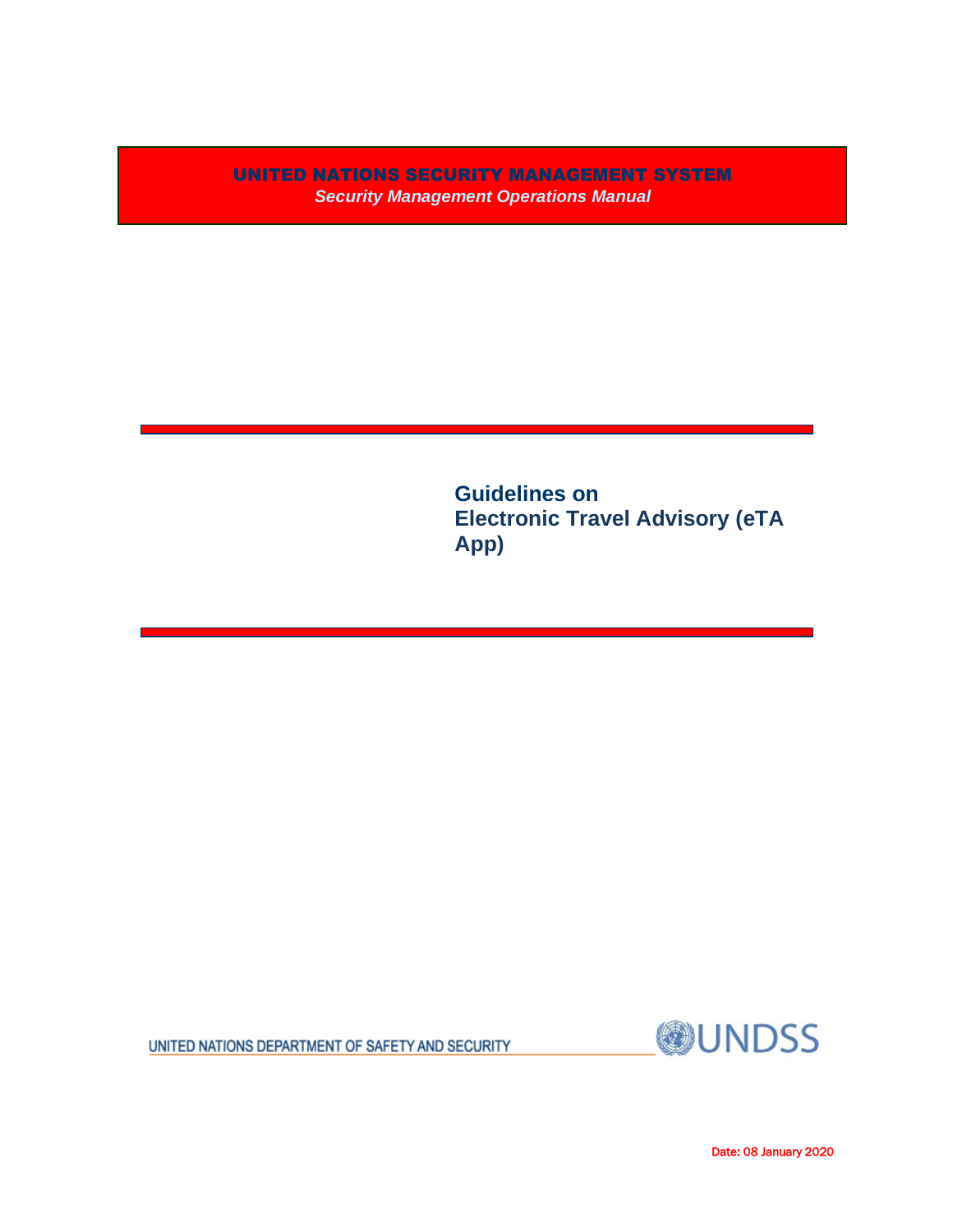# **TABLE OF CONTENTS**

| 2               | ELECTRONIC TRAVEL ADVISORY AND SECURITY COMMUNICATIONS2 |  |
|-----------------|---------------------------------------------------------|--|
| $\mathcal{E}$   |                                                         |  |
| $\overline{4}$  |                                                         |  |
| 5 <sup>5</sup>  |                                                         |  |
| 6               |                                                         |  |
| $7\overline{ }$ |                                                         |  |
| 8               |                                                         |  |
| 9               |                                                         |  |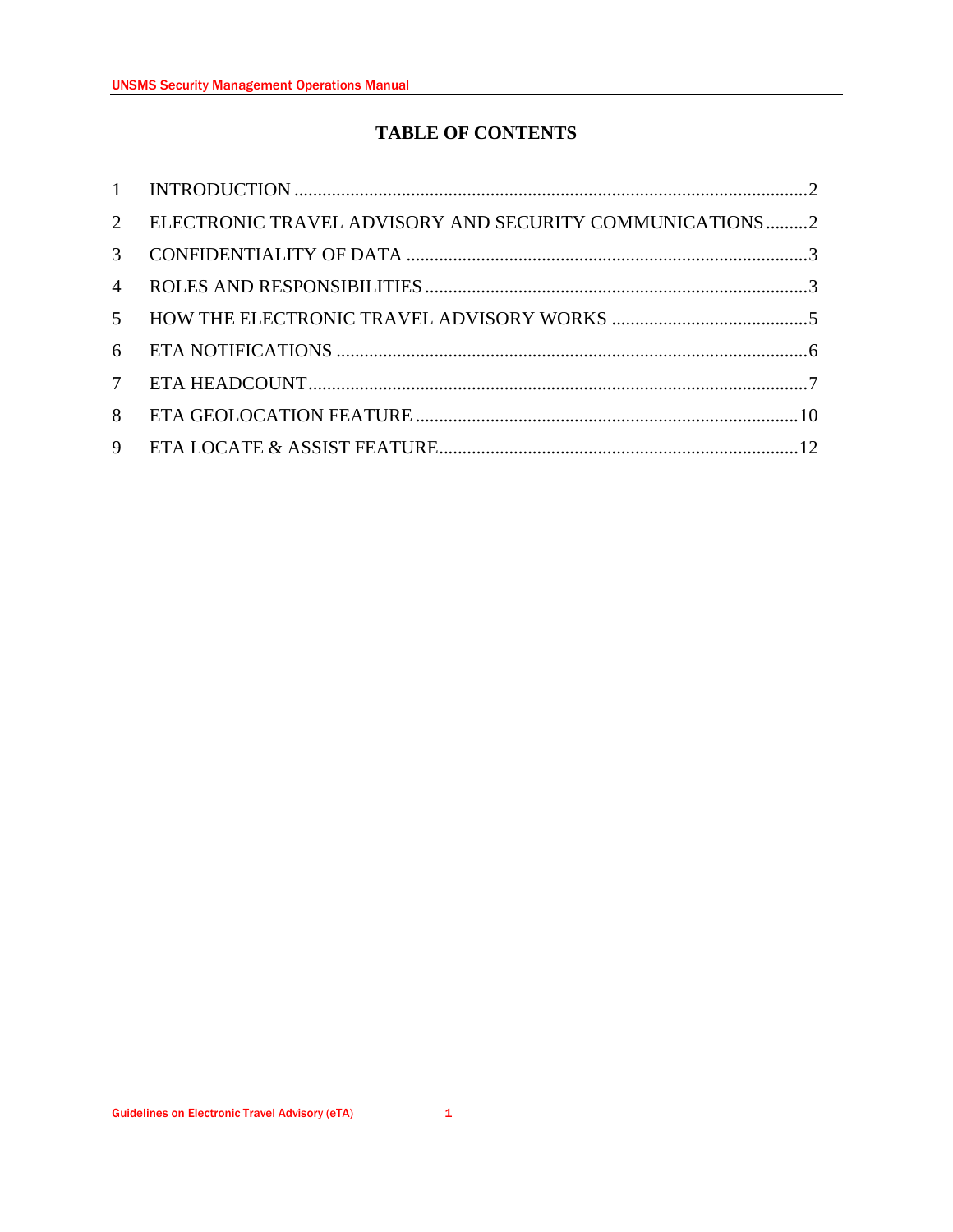## <span id="page-2-0"></span>**1 INTRODUCTION**

- 1.1 As the United Nations Security Management System (UNSMS) is engaged in the modernization and update of its security communications globally<sup>1</sup>, the Electronic Travel Advisory (eTA) is a tool for communicating security information to UNSMS personnel, as well as a means of accounting for UNSMS Personnel.
- 1.2 **Purpose**: These guidelines articulate roles, responsibilities, and procedures for using the Electronic Travel Advisory (eTA) in security communications and accounting for UNSMS Personnel.
- 1.3 **Applicability**: These guidelines support all UNSMS security professionals who are engaged in the management or use of the Electronic Travel Advisory (eTA).

## <span id="page-2-1"></span>**2 ELECTRONIC TRAVEL ADVISORY AND SECURITY COMMUNICATIONS**

- 2.1 The eTA is the United Nations Department of Safety and Security (UNDSS)'s security information broadcast and emergency response tool to communicate and account for United Nations Security Management System (UNSMS) personnel<sup>2</sup>.
- 2.2 The eTA, therefore, may be used by security personnel of UNDSS to communicate, account for and obtain reports on all personnel. Each of the other UNSMS organizations can perform the same functions for their own personnel.
- 2.3 Security professionals must review, propose and manage security communications systems as part of their respective security plans, to communicate security information and respond to emergencies. These measures must be justified through the Security Risk Management (SRM) process, reviewed by the Security Management Team (SMT) and Approved by the Designated Official (DO).
- 2.3.1 As a result of the SRM process, a Designated Official/SMT should consider to include the use of eTA for all security communications and UNSMS personnel accounting purposes within the Designated Area (DA). As part of this:
- 2.3.1.1 All UNSMS personnel with UN-issued smartphones should be encouraged to download the eTA App and activate the location services and notification features of their mobile devices. 3

<sup>&</sup>lt;sup>1</sup> UNDSS Communique on 29 April 2019: Further Guidance on Security Communications System.

<sup>&</sup>lt;sup>2</sup> Covered by the UNSMS, as defined in Chapter III of the Security Policy Manual (SPM).

<sup>&</sup>lt;sup>3</sup> A UN-recognized security information communication tool which receives information from eTA, such as SCAAN, can also be encouraged for use for the same purpose.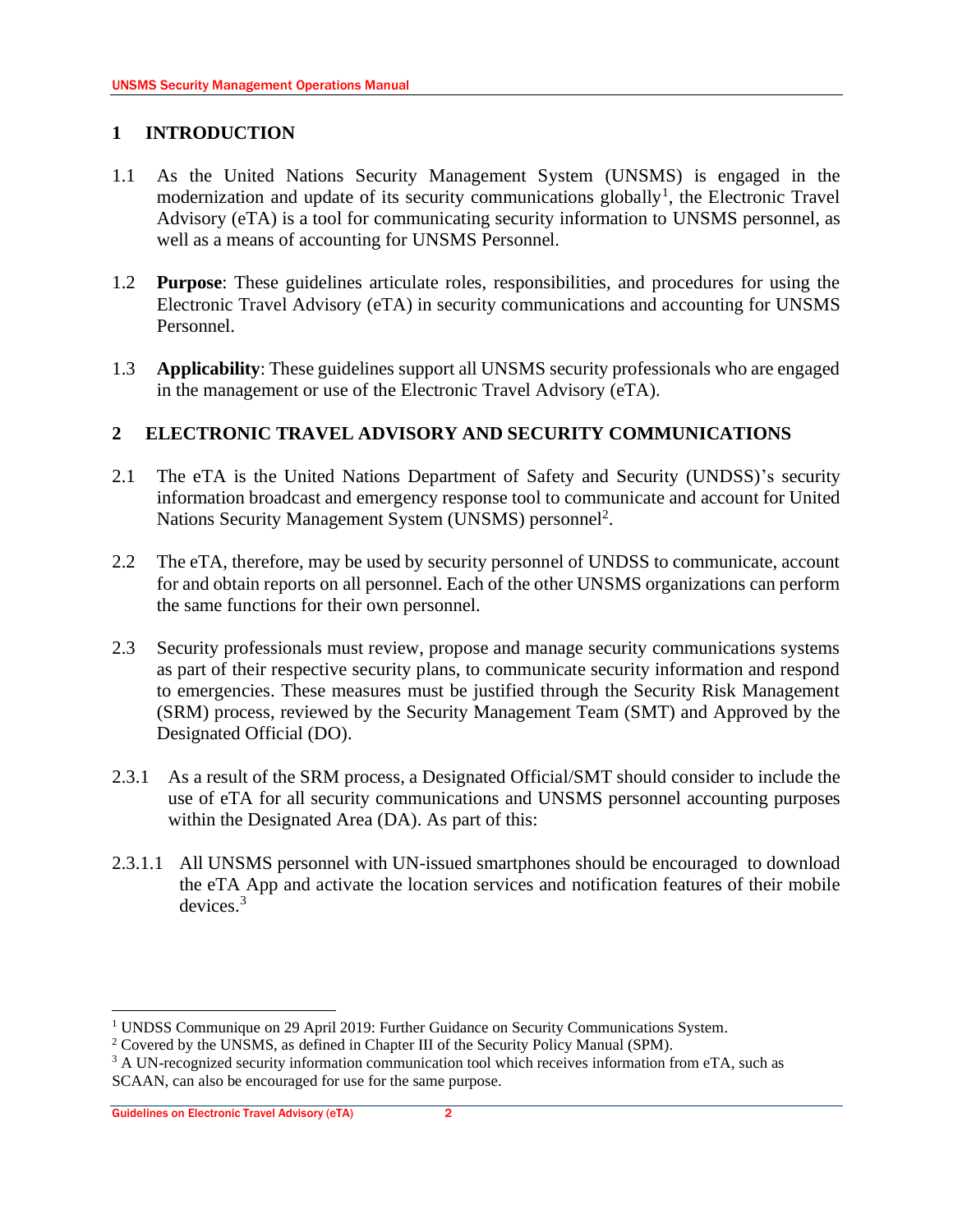- 2.3.1.2 UNSMS personnel without a UN-issued smartphone should be encouraged to have the eTA App on their personal mobile device to better ensure they have access to available security information.
- 2.3.1.3 All UNSMS personnel should be encouraged to provide mobile phone numbers that can be reached in their current location, if they have not already done so.

# <span id="page-3-0"></span>**3 CONFIDENTIALITY OF DATA**

- 3.1 All information relating to UNSMS personnel location is confidential and can only be used to respond to declared emergencies involving safety and security of personnel.
- 3.2 All user location data is only kept for 96 hours; after that time, it is deleted automatically.

# <span id="page-3-1"></span>**4 ROLES AND RESPONSIBILITIES**

- 4.1 The DO and SMT members should encourage all UNSMS personnel under their responsibility who have a UN-issued smartphone, to download the eTA App<sup>4</sup>, and to activate its notification and location features so that they can receive security information relevant to their current location.
- 4.2 If UNSMS personnel do not have a UN-issued, eTA-compatible smartphone, they are encouraged to provide contact information/mobile phone number to their respective Human Resources organizations and/or provide this information in TRIP, both for their assigned duty station and whenever they travel, so that they are able to receive eTA notifications via text message.
- 4.3 The most senior Security Professional (Principal/Chief/Security Adviser or Chief Security Officer) in the Designated Area is responsible for the establishment, management and monitoring of the eTA Dashboard functions in their Area of Responsibility (AOR).
- 4.3.1 Additional SOPs to complement these guidelines may be developed by the P/C/SA in conjuction with respective security cell to consider local operational modalities.
- 4.3.2 The most senior Security Professional in the Designated Area can delegate day-to-day functions of the eTA Dashboard to:
	- a) Deputy Security Adviser
	- b) Field Security Coordination Officer
	- c) Local Security Assistant
	- d) Mission Security Officer
	- e) Operators of the Security Communication Centre<sup>5</sup>

<sup>4</sup> This applies to when an eTA-compatible smartphone and corresponding data plan has been issued to personnel.

<sup>5</sup> UNDSS Communique on 29 April 2019: Further Guidance on Security Communications System.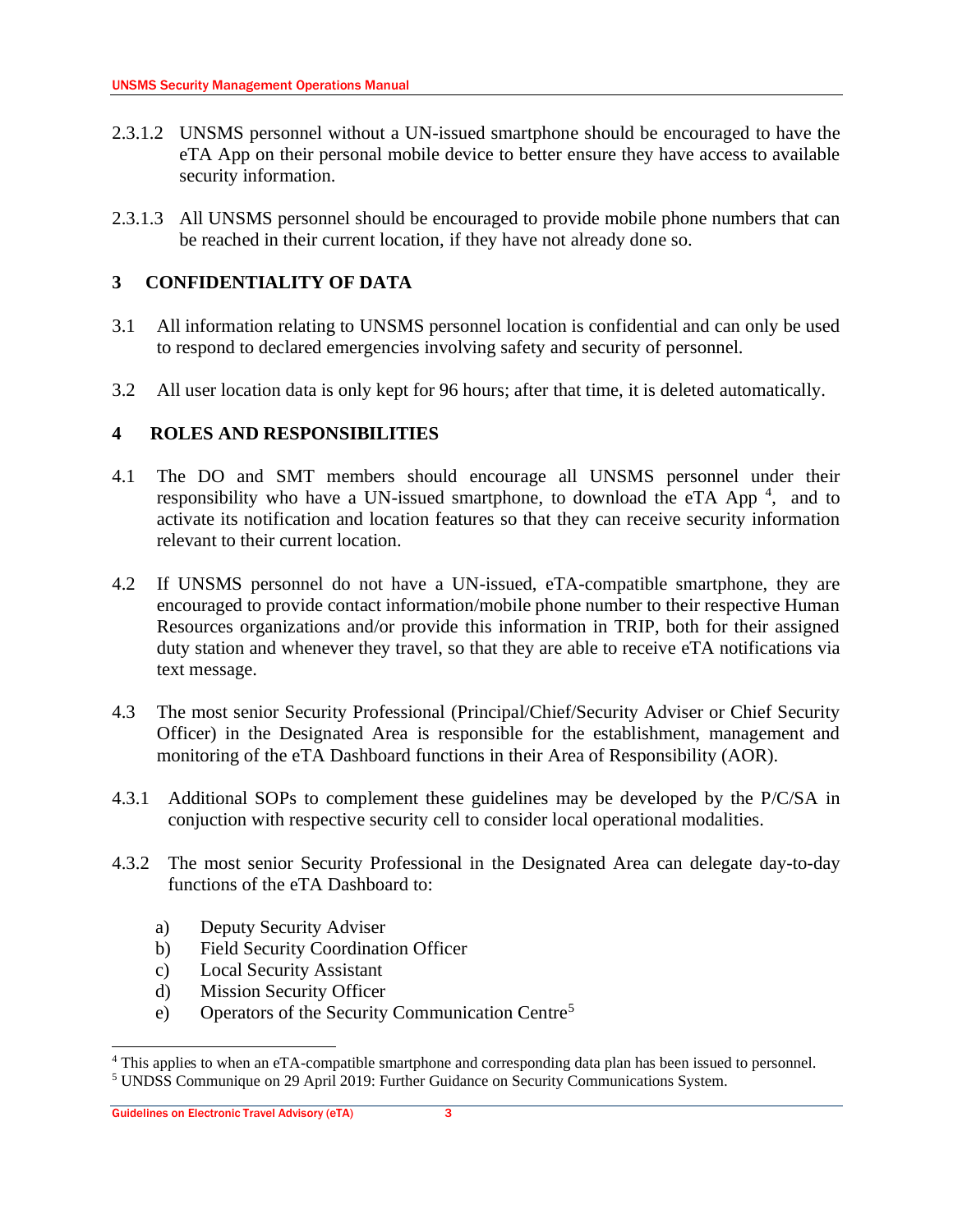- 4.4 In the event local UNDSS personnel are incapacitated by a security or hazard event:
- 4.4.1 The UNDSS 24/7 COMSCEN may use the eTA Dashboard to notify and/or account for staff as directed by the USG or designate.<sup>6</sup>
- 4.4.2 Members of the security cell at the local level may also be delegated the authority to use the eTA Dashboard for all UNSMS personnel in the relevant SRM Area.
- 4.5 The following personnel of UNSMS organizations can use the eTA Dashboard functions described herein to provide information to and account for the UNSMS personnel of their respective organizations: <sup>7</sup>
	- f) Agency HQ Security Focal Point
	- g) Alternate Agency HQ Security Focal Point
	- h) Agency CO Security Focal Point
	- i) Alternate Country Security Focal Point
	- j) Agency Field Security Adviser
	- k) Agency HQ Security Focal Point Support Team
	- l) Agency Local Security Assistant
	- m) Agency Regional Security Adviser
	- n) AFP Chief of Security
	- o) AFP Deputy Chief of Security
- 4.6 Anyone who is provided authority to view or use any portion of the eTA Dashboard must:
- 4.6.1 Undergo training available through the UNDSS Learning Management System (LMS) for this use.
- 4.6.2 Verify that they have read and understood the limitations of eTA use as described in the eTA Legal Framework, as well as acknowledge the limits of the use of eTA functions as outlined in these guidelines. This understanding will be verified as an "in-system" check prior to each person's first use of the eTA Dashboard.
- 4.6.3 Understand that all activities while using the eTA are recorded in eTA reports and can be reviewed by UNDSS Division of Regional Operations (DRO) Desk Officers and DSOS. This understanding will be verified as part of the eTA course on the LMS.

<sup>6</sup> Designated security personnel can include members of the security cell, who will likely have more immediate information about an event. The COMSCEN is viewed as a back-up for when local capacity is lost.

<sup>&</sup>lt;sup>7</sup> In many locations, AFP personnel may be acting FSCOs or the adviser to the ASC where there are no UNDSS personnel in a given location and no formal FSCO/SA arrangement. AFPpersonnel who can be delegated authority to use the eTA for their own staff are listed in paragraph 3.7.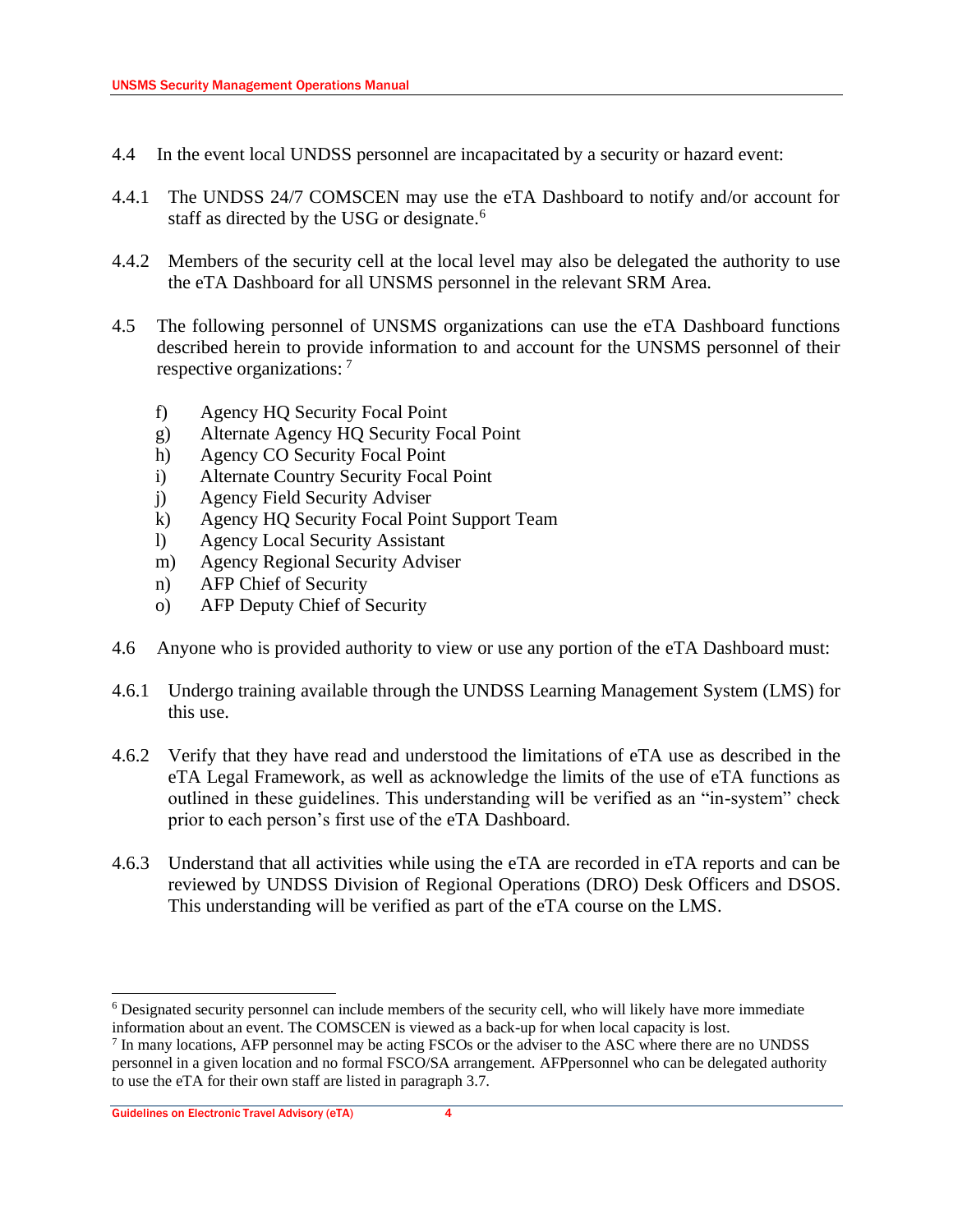- 4.7 The UNDSS Division of Specialized Operational Support (DSOS) is responsible for monitoring the use of eTA and for identifying and reporting, when necessary, any misuse by any eTA Dashboard user.
- 4.7.1 Unauthorized use of eTA functionalities by any eTA Dashboard user for purposes other than security-related tasks are prohibited. Misuses of the eTA functions will result in immediate loss of access rights to eTA and their supervisor/ parent organization will be notified.
- 4.8 Security personnel who experience any technical issues with the eTA should report these immediately through the email <UNDSS.SMSDB@un.org>.
- 4.9 Users of the eTA who experience trouble with the App should seek technical support via the link provided on the App.

## <span id="page-5-0"></span>**5 HOW THE ELECTRONIC TRAVEL ADVISORY WORKS**

- 5.1 The eTA has two parts, both linked to several UNSMS datasets based in UNSMIN:
- 5.1.1 **The eTA App** for all UN System personnel. Within the respective SRM Area, eTA App users who download the eTA App and activate its notification as well as location features, can receive eTA notifications, Headcount requests, as well as benefit from the Locate &Assist and Geolocation features, when activated.
- 5.1.2 **The eTA Dashbord** provides a way for security professionals to interact with eTA App users and UNSMS personnel who have provided their mobile phone numbers to TRIP.
- 5.2 The information in **Table 1** is provided by UNSMS datasets to the eTA. This data will appear automatically on each eTA App based on location.

| Data type                                           | <b>Data Source</b>            | Data location on App          | <b>Responsibility</b>                                              |
|-----------------------------------------------------|-------------------------------|-------------------------------|--------------------------------------------------------------------|
| UN premises                                         | <b>UNSMS</b> Premises Dataset | Homepage<br>"Information" tab | <b>UNDSS country UNSMS</b><br>personnel or as<br>determined in 3.3 |
| Security Advisory<br>("Emergency")<br>Information") | <b>Travel Advisory</b>        | Homepage<br>"Information" tab | $UNDSS - country$<br>UNSMS personnel or as<br>determined 3.3       |
| <b>Security Clearance</b><br>status                 | TRIP                          | Homepage<br>"My profile" tab  | Each UN System<br>personnel                                        |
| <b>Emergency Contact</b>                            | <b>Travel Advisory</b>        | "Emergency" tab               | <b>UNSMS</b> security<br>personnel                                 |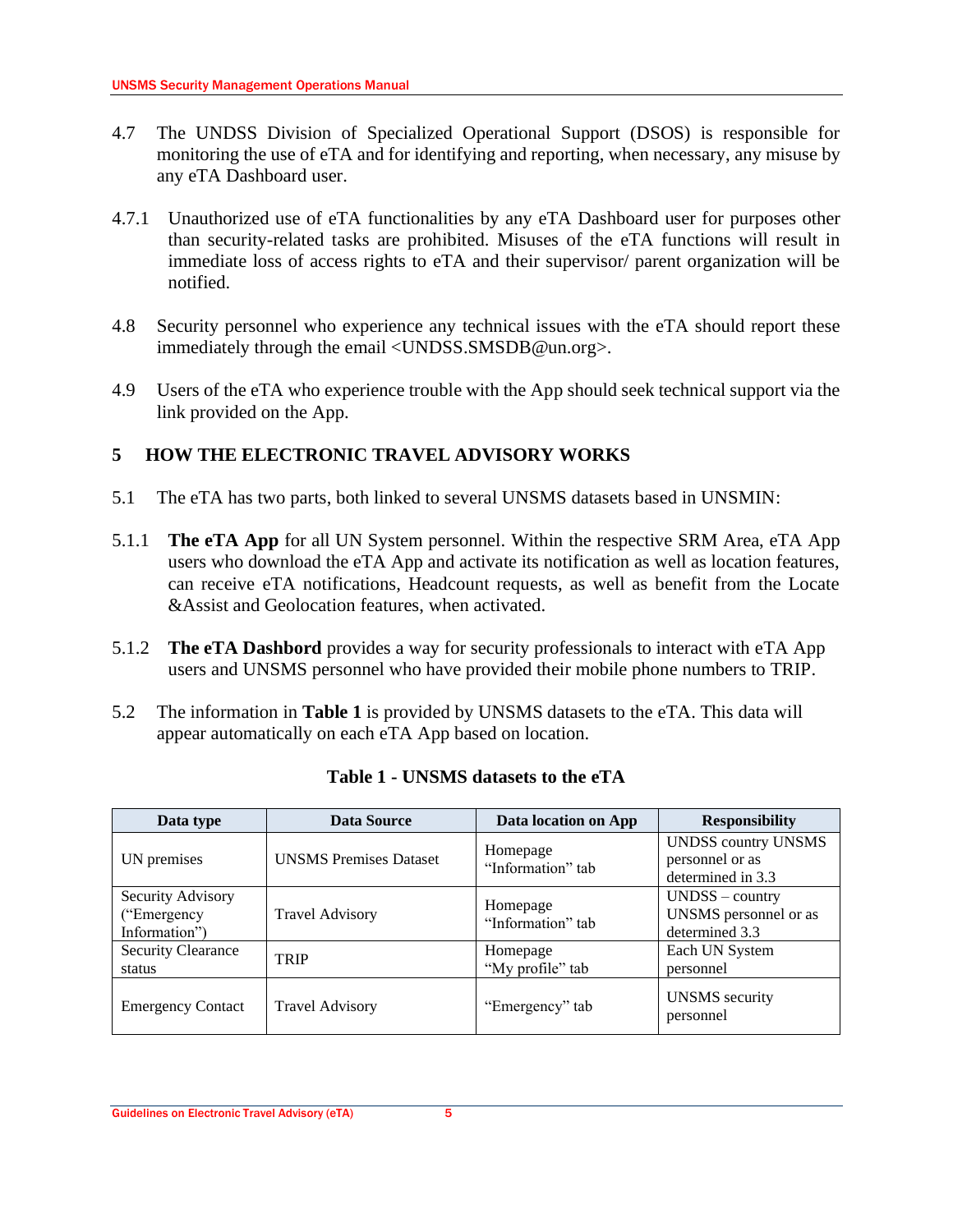<span id="page-6-0"></span>5.3 The remainder of these guidelines detail procedures for each of the eTA Dashboard functions which involve near real-time inputs from security professionals.

## **6 ETA NOTIFICATIONS**

- 6.1 The **Security Notifications** feature of the eTA allows the eTA Dashboard users to send messages directly to UNSMS personnel located in a particular geographical area by either selecting a pre-defined area for a "Quick Notification" or by creating an "Operational Zone" by geofencing an area on the map interface of the eTA Dashboard.
- 6.1.1 The most senior security professional or designate should select the area to be notified based on operational needs.
- 6.1.2 These notifications are sent to all eTA end users present in the pre-defined area or Operational Zone as follows:
- 6.1.2.1 All eTA App users will receive notifications for their current geographic location.
- 6.1.2.2 UNSMS personnel not using the eTA App, but who have provided their mobile number for their home duty station, will receive notifications for their home duty station even when travelling. For example, if the phone was provided at a parent duty station in New York these personnel will continue to receive notifications for New York even while travelling elsewhere.
- 6.1.2.3 UNSMS personnel not using the eTA App, but have provided their mobile number in TRIP when they travel will receive notifications for their travel location.
- 6.2 There are three types of notifications:
- 6.2.1 **Security Alert:** A security incident has occurred (e.g. a suspicious package);
- 6.2.2 **Security Warning:** A security situation is imminent (e.g. demonstrations nearby);
- 6.2.3 **Information Only:** Information provided of an event that could affect personnel operations (e.g. street closure, weather warnings,).
- 6.3 eTA notifications should be in the language most suited for the area in addition to English.
- 6.4 Refer to the eTA notifications "How-to" manual for the technical steps involved in sending eTA notifications.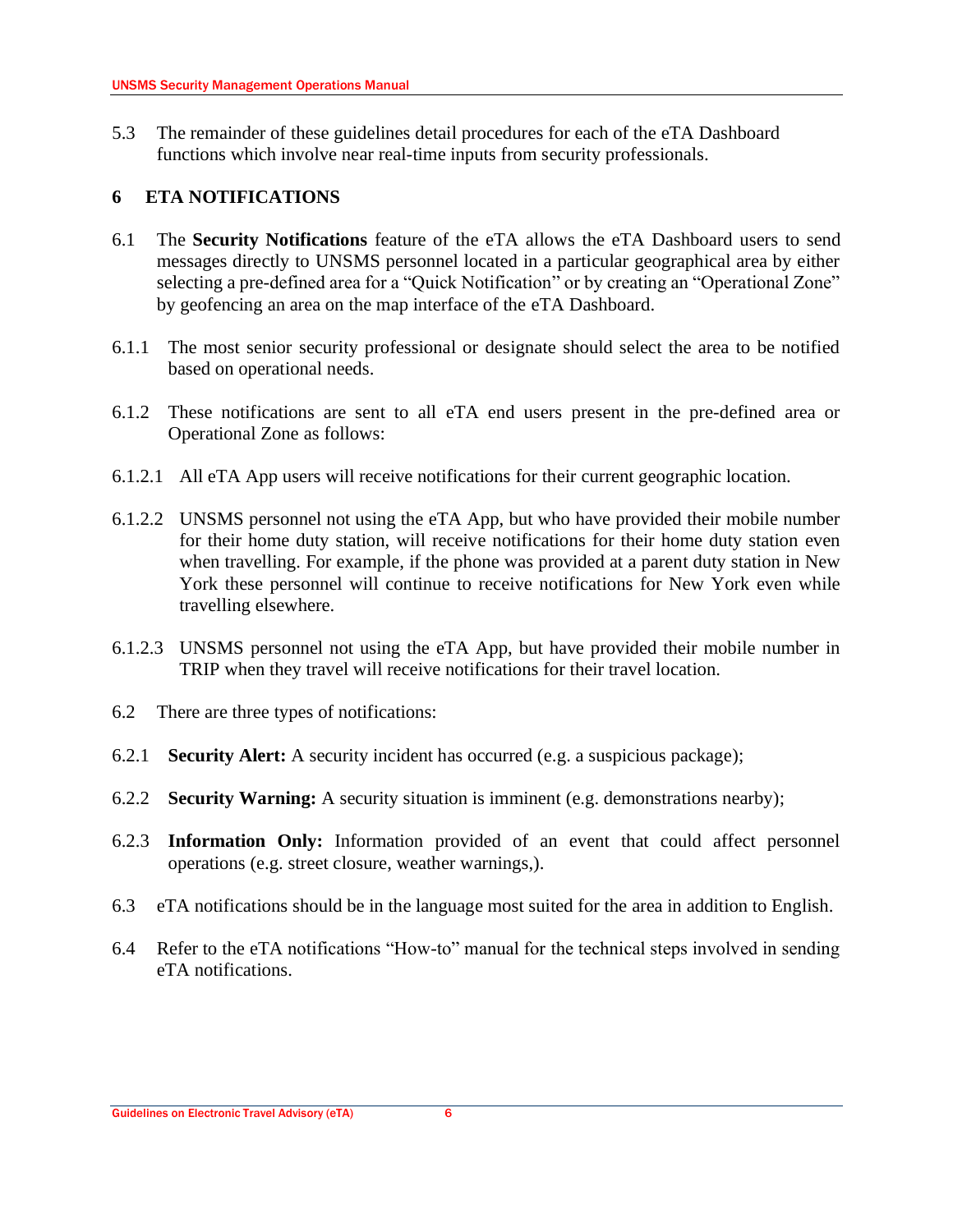# **NOTIFICATION QUICK STEPS**

- 1. Determine area where security information is necessary.
- 2. Select Quick Notification or Operational Zone notification based on determined area.
- 3. Provide security information and advice via eTA in the language most appropriate for area and English.
- 4. In areas with unreliable connectivity, send secondary communication by established alternate means.
- 6.5 When warranted, security communication by UNDSS on behalf of the DO, will be sent to all UNSMS personnel in the impacted area using the eTA Dashboard as the primary means to communicate this security information to UNSMS personnel.
- 6.5.1 When warranted, security personnel of UNSMS organizations can send security communication to their own personnel using the eTA Dashboard. These security communications can include:
- 6.5.1.1 Additional information relevant to a single UNSMS organization's personnel that was not included in a security communication delivered by UNDSS.
- 6.5.1.2 Security information that is only relevant to personnel of an individual UNSMS Organizations.
- 6.5.1.3 These security communications cannot contradict UNDSS notifications but can provide additional information that is relevant.
- 6.5.1.4 The DO, Principal/Chief/Security Adviser or Chief Security Officer must be informed of AFP-specific notifications. When available, these notifications will be automatically generated by the system.

## <span id="page-7-0"></span>**7 ETA HEADCOUNT**

- 7.1 There are two ways that eTA can be used to account for UNSMS personnel, an "emergency Headcount," to be used only by UNDSS in the event of a crisis or emergency, and a "Routine Headcount" that can be used by UNDSS and AFPs for routine accounting of UNSMS personnel.
- 7.1.1 All Headcounts are set to last no longer than 24 hours unless otherwise specified.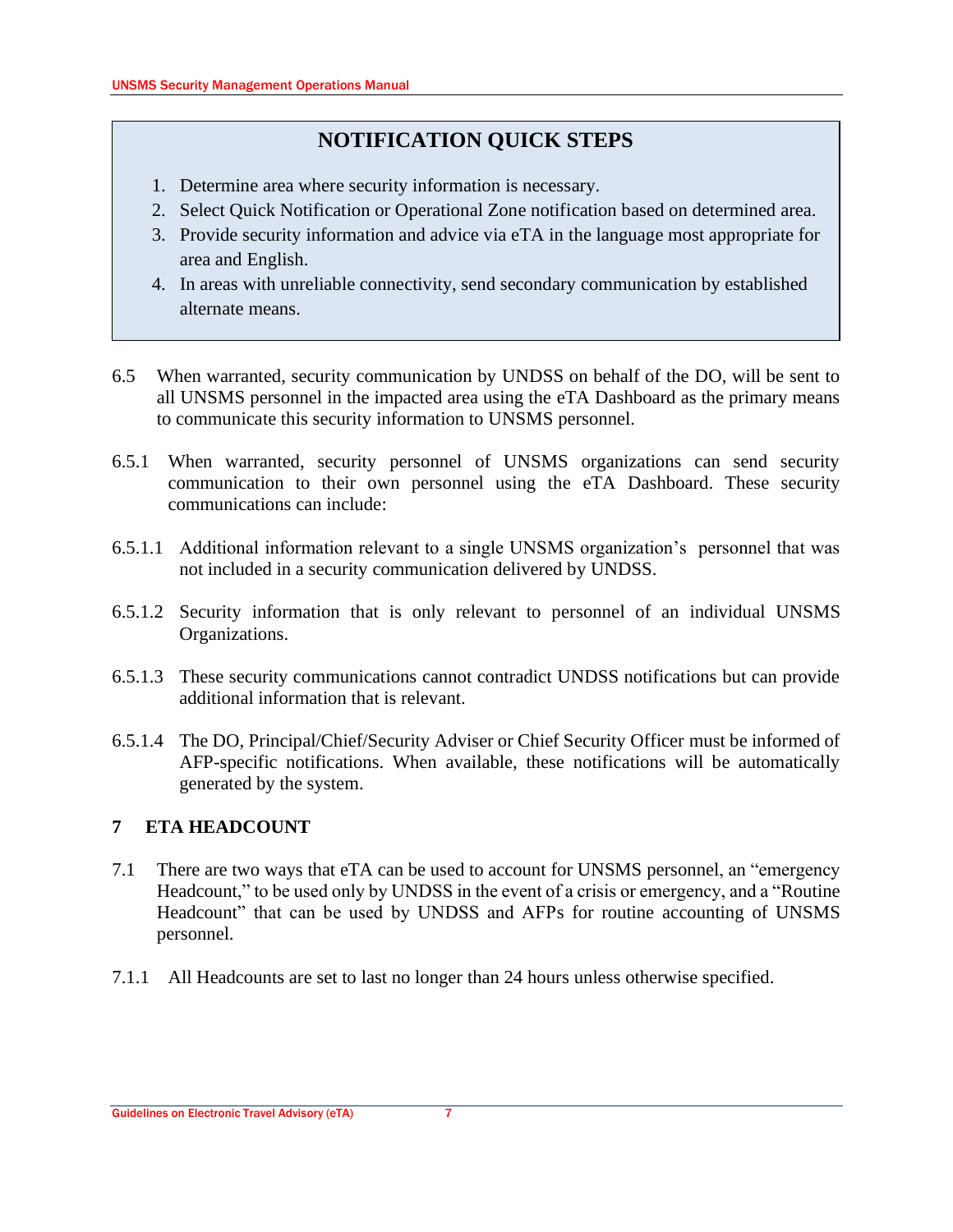#### 7.2 **Emergency Headcount**

- 7.2.1 In the event of an emergency/crisis, the most senior security professional of UNDSS in the Designated Area or designate is authorized to use the eTA Headcount feature as one of the primary means to account for UNSMS personnel who could be impacted by an event. This use of the Headcount feature is considered an Emergency Request for Status that is specifically designed to identify and assist those that are impacted by an event.
- 7.2.2 After following the procedures for Activating a Headcount Zone in eTA and the Headcount "How-to" manual, security professionals responsible for accounting for impacted UNSMS personnel will monitor the status of responses using the Headcount Status interface on the eTA Dashboard or by choosing the appropriate Headcount report as filed in "I'm OK List by Date, Country, and Agency," on UNSMIN.
- 7.2.3 Actions to be taken by security personnel for each type of response received from UN System personnel via the eTA should include, but are not limited to, the following:
	- a) In the case of a "NOT OK" response, local procedures known to the security cell personnel as per the security plan for aiding UNSMS personnel should be followed. These can include but are not limited to, activating the Geolocation and/or Locate  $\&$ Assist features on eTA Dashboard to pinpoint or narrow down on UNSMS personnel location. Every means necessary should be employed to locate UNSMS personnel and assist them.
	- b) In case of no response during the Headcount, the applicable local procedures known to the security cell personnel as per the security plan of finding/locating the personnel should be followed and assistance provided as required.
	- c) To ensure all UNSMS personnel that are impacted by an event are assisted as quickly as possible, their respective UNSMS organization security professionals can use the eTA Dashboard to view the Headcount status of their own personnel and coordinate with UNDSS to determine how best to assist.<sup>8</sup>
- 7.2.4 The monitoring of the Headcount status will be pursued by the most senior UNDSS security professional in the SRM area until a formal deactivation process is determined by the DO.
- 7.2.5 All information will be maintained in the Data Summary for the use of security managers.
- 7.2.6 If UNDSS personnel are incapacitated by the emergency/crisis, members of the security cell may be delegated the authority to facilitate the headcount.

<sup>8</sup> Only personnel who have activated the location features for the eTA App will be visible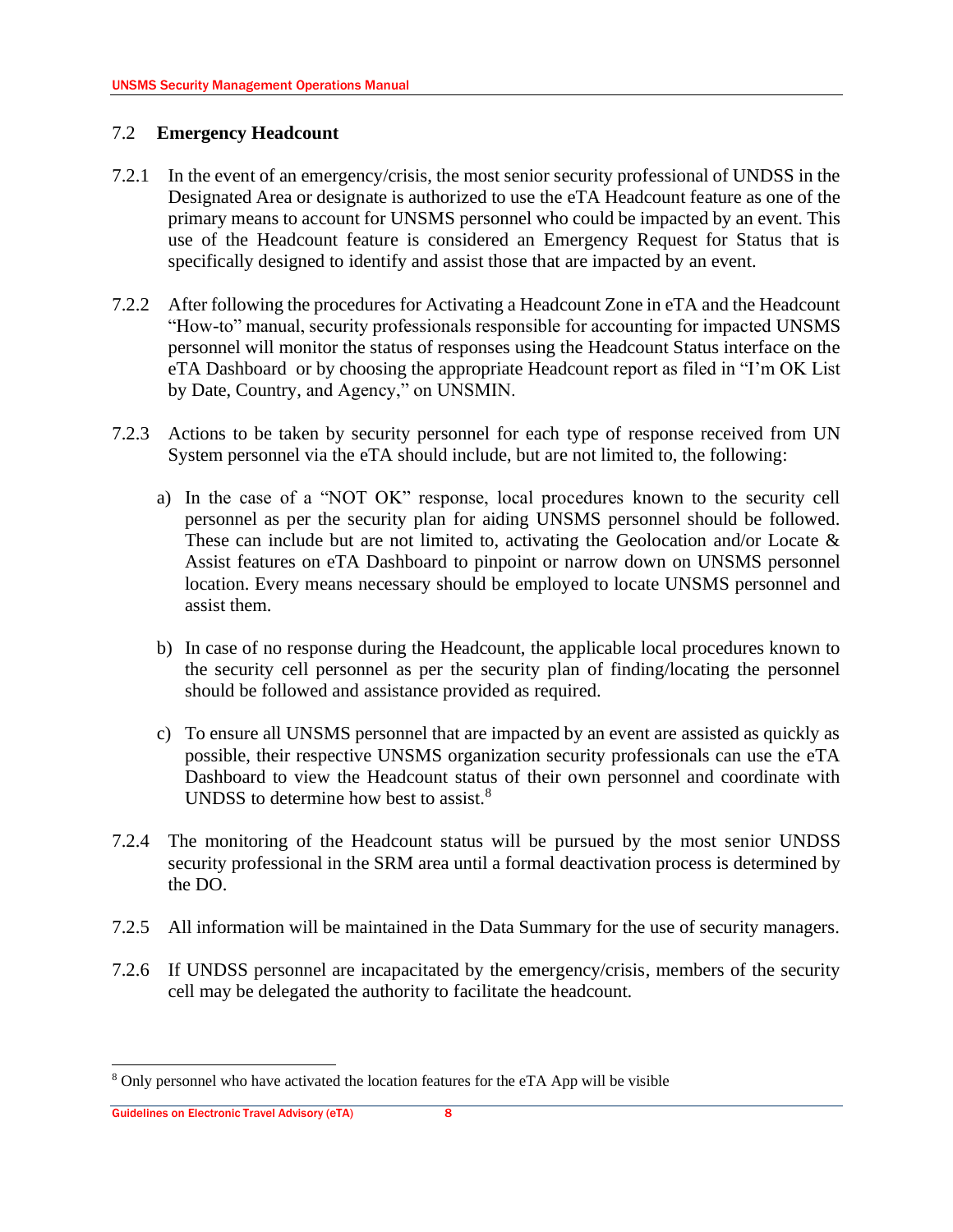- 7.2.7 If UNDSS/ designated security personnel and security cell members in-country are unable to conduct a Headcount, it can be undertaken by the UNDSS 24/7 COMSCEN as directed by the USG or designate.<sup>9</sup>
- 7.2.8 A representation of an emergency Headcount interface is shown in **Figure 1**



**Figure 1 - eTA Headcount interface**

## 7.3 **Routine Headcount (functionality still pending as of 6 Feb 2020):**

- 7.3.1 The eTA can be used for routine Headcount procedures/warden system checks by UNDSS and any UNSMS organization, as needed.
- 7.3.2 These Headcounts should be announced and coordinated within the SMT to ensure no overlap or misuse of the eTA that would hinder its operation as a security management/emergency response tool.
- 7.3.3 Local SOPs will guide the use of the eTA App for routine Headcount purposes.

<sup>9</sup> Designated security personnel can include members of the security cell, who will likely have more immediate information about an event. The COMSCEN is viewed as a back-up for when local capacity is lost.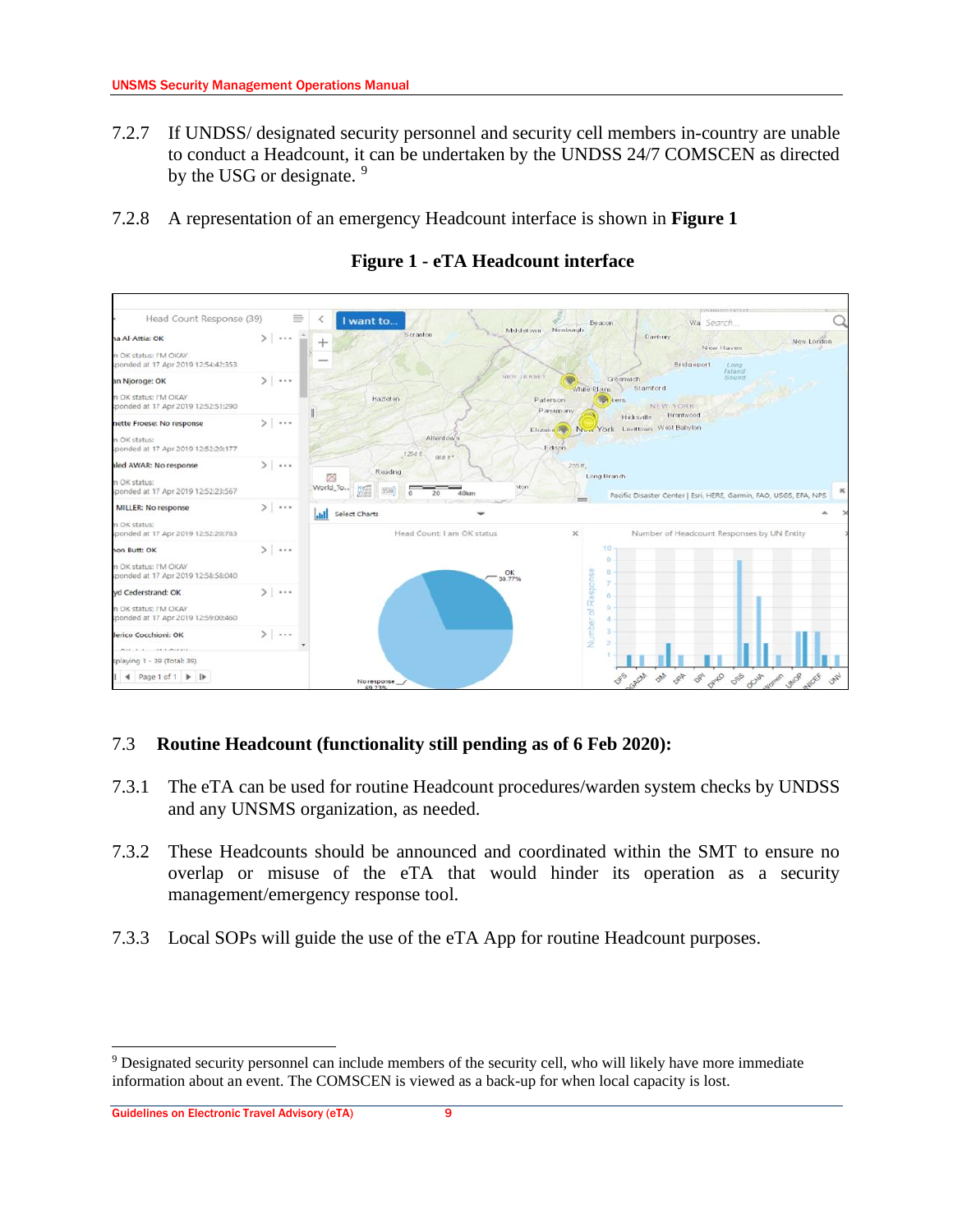## <span id="page-10-0"></span>**8 ETA GEOLOCATION FEATURE<sup>10</sup>**

- 8.1 The eTA Geolocation feature provides the ability for eTA Dashboard users to see the following information for each eTA App user in the area where the feature is activated:
- 8.1.1 The last known location, as an icon on the map and as geocoordinates in the user data of UN System personnel. **Figure 2** presents this interface.



### **Figure 2 - eTA Geolocation interface**

- 8.1.2 Work-related information including functional title, UN employer, work email and phone contact information.
- 8.1.3 Security clearance status of each individual as represented by the color of the icon<sup>11</sup>.

| <b>Blue</b> | represents personnel in their assigned duty station                              |
|-------------|----------------------------------------------------------------------------------|
|             | <b>Orange</b> represents personnel traveling in the area WITH security clearance |
| Red         | represents personnel traveling in the area WITHOUT security clearance            |

8.2 Only eTA App App users that have the location services for the eTA App activated on their mobile device will be visible on the eTA Dashboard.

<sup>&</sup>lt;sup>10</sup> The eTA GeoLocation feature refers to the ability of visualizing eTA App users on the eTA Dasboard. The activation of "location services" on each eTA App user's phone is an individual decision.

<sup>&</sup>lt;sup>11</sup> Security clearance is mandatory for official travel and recommended for personal travel.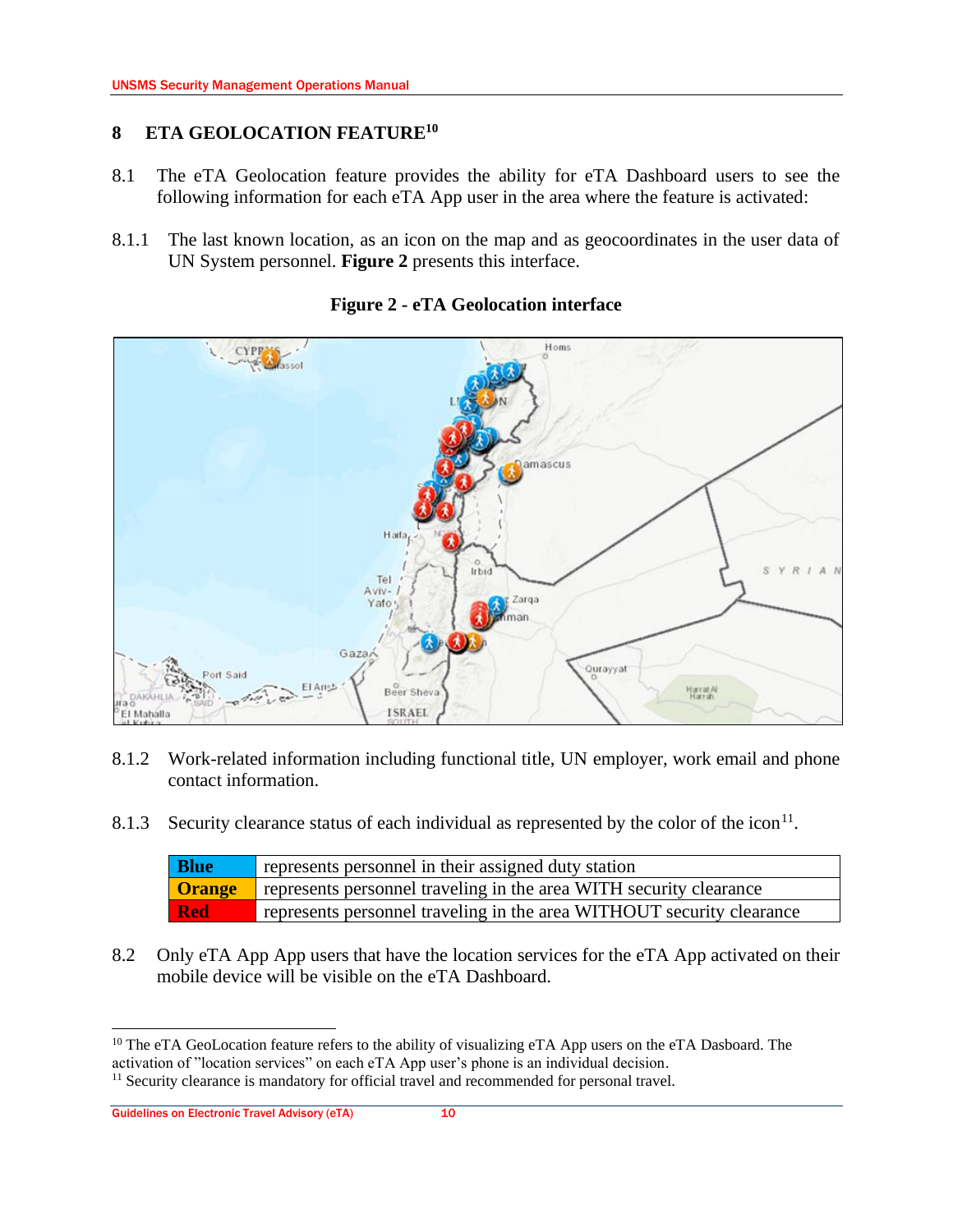- 8.2.1 It is recommended that all UNSMS security professionals encourage personnel to download and activate location and notification services on the eTA App if they have UNissued smartphones.
- 8.2.2 Benefits of downloading the eTA App on personal smartphones can also be provided to UNSMS personnel to encourage voluntary download.
- 8.2.3 UNSMS personnel without the App cannot be geolocated by eTA. These personnel should be informed of a possible reduced ability to assist them in the event of emergency or crisis.
- 8.3 The default condition of the eTA Geolocation feature should be OFF in every Designated Area.
- 8.4 Activation of the Geolocation feature is done by clicking on the "eTA Tools SRM Area Setup" section of the eTA Dashboard and selecting the appropriate SRM Area.
- 8.5 The eTA Geolocation feature can be turned ON and can remain operational in a Designated Area as an SRM measure approved by the DO/SMT.
- 8.5.1 This action must be justified by an approved SRM and should stipulate when a review of this necessity is warranted.
- 8.5.2 UNSMS personnel must be informed of this activation as an SRM measure.
- 8.5.3 AFP Heads of Office can approve activation of the GeoLocation feature for their own personnel, provided they inform the DO and the P/C/SA of this activation.
- 8.6 The eTA Geolocation feature can be turned ON for a limited time in the event of an emergency in a Designated Area and the DO informed accordingly:
- 8.6.1 Emergency situations may include security and safety incidents such as hostage-taking, kidnapping, terrorist attack, and any other natural or manmade incident or disaster that could have harmful impacts on personnel.
- 8.6.2 This type of limited activation requires that the most senior security professional inform the DO of its activation.
- 8.6.3 The use of the eTA Geolocation feature for an emergency should be done in conjunction with established Headcount procedures as listed above and as determined locally, if necessary.
- 8.6.4 The eTA Geolocation feature must be turned OFF when it is determined that all UNSMS personnel that could have been impacted by an event are accounted for and assisted, if required.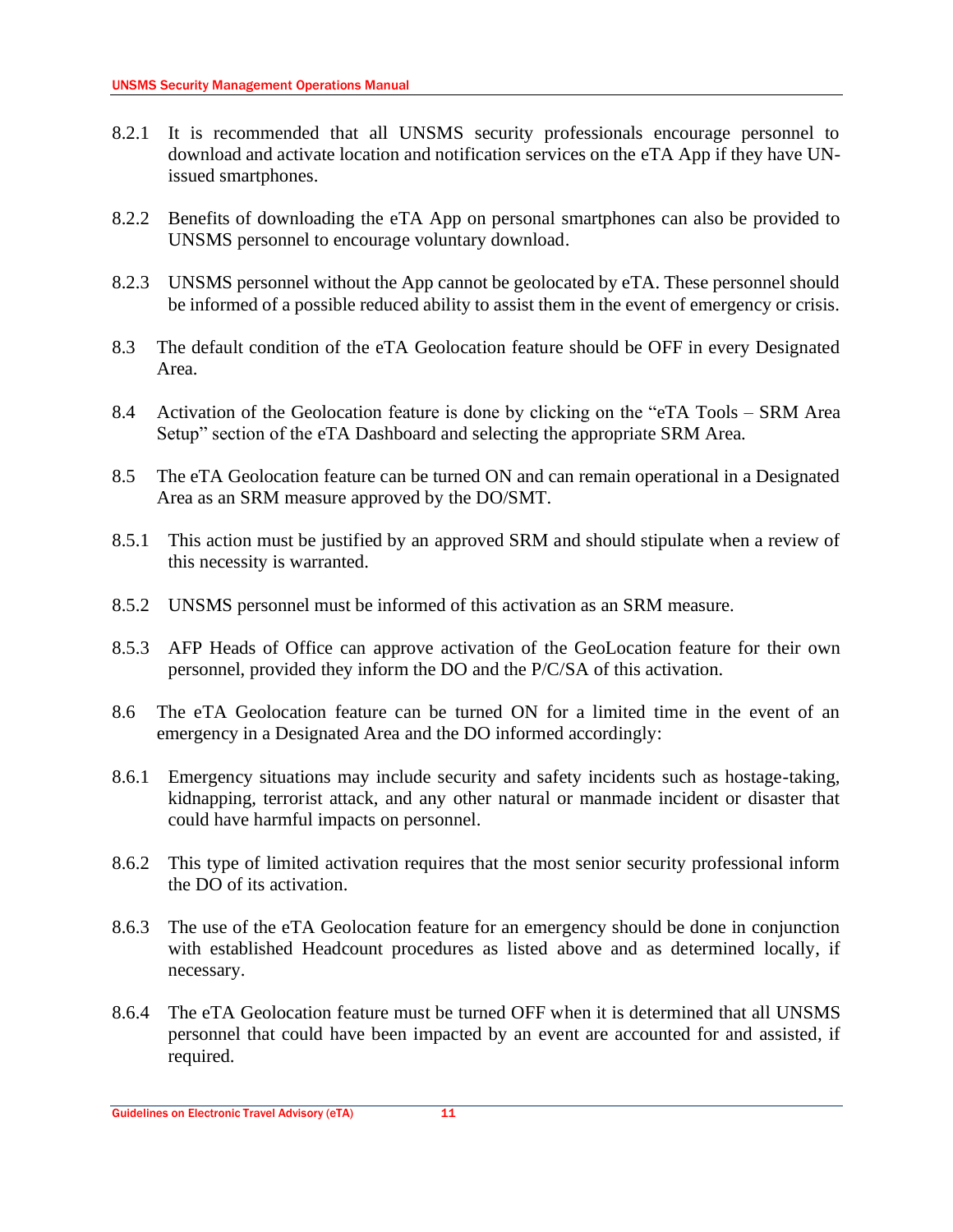- 8.7 When activated as an SRM measure:
- 8.7.1 All personnel with UN-issued mobile phones are required to activate the eTA App location services feature on their UN-issued mobile phone or any other UN-issued tool which is capable of receiving notifications from eTA.
- 8.7.2 All other UNSMS personnel should be encouraged to activate the location services features of the eTA App on their personal smartphone.
- 8.7.3 Personnel without smartphones should be notified of the inability for security personnel to know their location in the event of an emergency.
- 8.8 The activation of the eTA Geolocation feature will be directly managed by the responsible security professional or his/her delegated personnel until directed to deactivate the process by the Designated Official.

### <span id="page-12-0"></span>**9 ETA LOCATE & ASSIST FEATURE**

9.1 The Locate & Assist (L&A) feature in the eTA allows for a lasting display of App user Geolocations on the eTA Dashboard, including paths between locations, as presented in Figure 3.



**Figure 3 - eTA Locate & Assist Visualization**

9.2 Only eTA App users that have the location services for the eTA App activated on their mobile device will be visible on the eTA Dashboard. It is recommended that all UNSMS security professionals encourage personnel to download and activate location and notification services on the eTA App if they have UN-issued smartphones. Benefits of